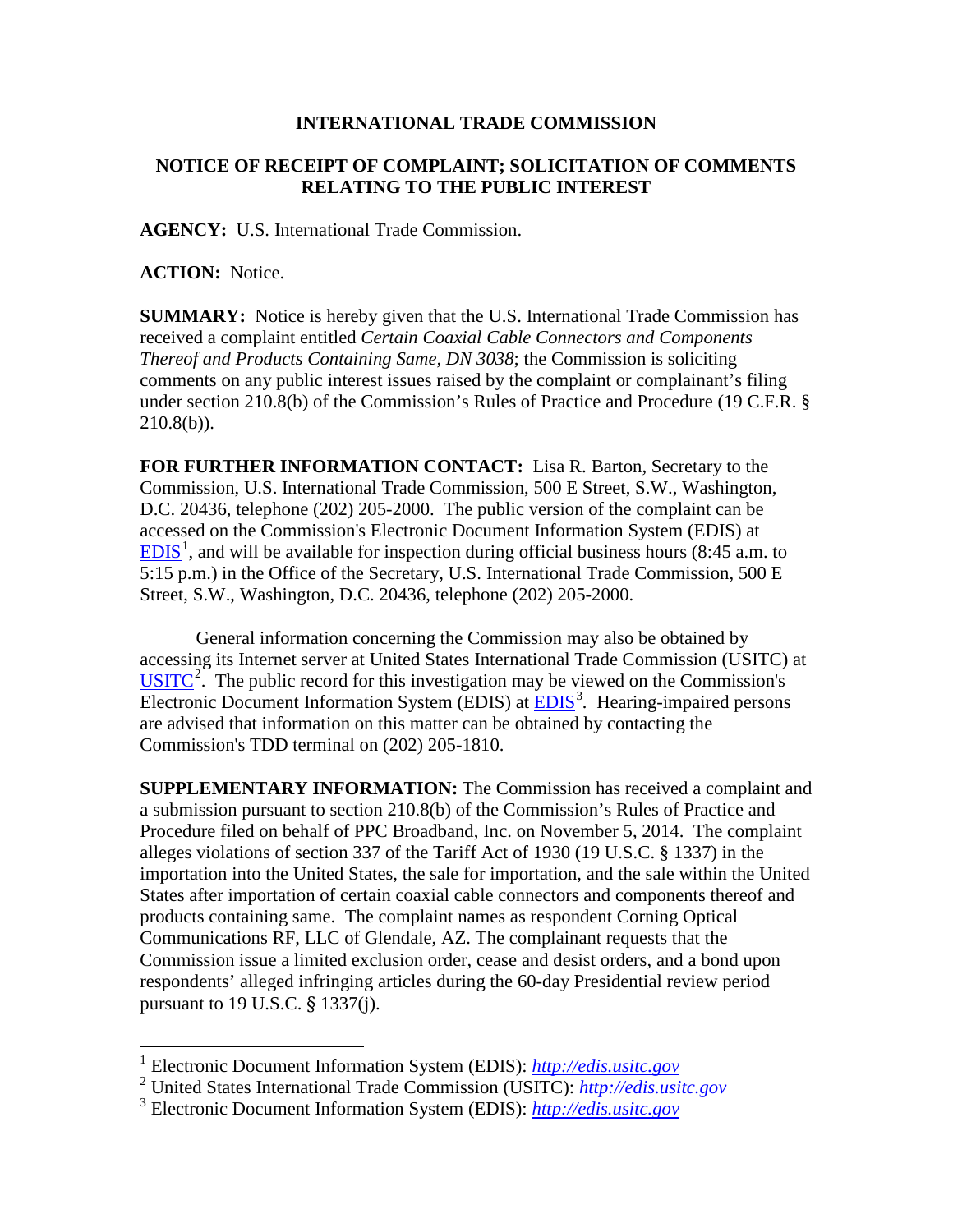Proposed respondents, other interested parties, and members of the public are invited to file comments, not to exceed five (5) pages in length, inclusive of attachments, on any public interest issues raised by the complaint or section 210.8(b) filing. Comments should address whether issuance of the relief specifically requested by the complainant in this investigation would affect the public health and welfare in the United States, competitive conditions in the United States economy, the production of like or directly competitive articles in the United States, or United States consumers.

In particular, the Commission is interested in comments that:

- (i) explain how the articles potentially subject to the requested remedial orders are used in the United States;
- (ii) identify any public health, safety, or welfare concerns in the United States relating to the requested remedial orders;
- (iii) identify like or directly competitive articles that complainant, its licensees, or third parties make in the United States which could replace the subject articles if they were to be excluded;
- (iv) indicate whether complainant, complainant's licensees, and/or third party suppliers have the capacity to replace the volume of articles potentially subject to the requested exclusion order and/or a cease and desist order within a commercially reasonable time; and
- (v) explain how the requested remedial orders would impact United States consumers.

Written submissions must be filed no later than by close of business, eight calendar days after the date of publication of this notice in the *Federal Register*. There will be further opportunities for comment on the public interest after the issuance of any final initial determination in this investigation.

Persons filing written submissions must file the original document electronically on or before the deadlines stated above and submit 8 true paper copies to the Office of the Secretary by noon the next day pursuant to section 210.4(f) of the Commission's Rules of Practice and Procedure (19 C.F.R. § 210.4(f)). Submissions should refer to the docket number ("Docket No. 3038") in a prominent place on the cover page and/or the first page. (*See* Handbook for [Electronic Filing Procedures](http://www.usitc.gov/secretary/fed_reg_notices/rules/handbook_on_electronic_filing.pdf), *Electronic Filing Procedures*<sup>[4](#page-1-0)</sup>). Persons with questions regarding filing should contact the Secretary (202-205-2000).

 $\overline{a}$ 

<span id="page-1-0"></span><sup>4</sup> Handbook for Electronic Filing Procedures:

http://www.usitc.gov/secretary/fed\_reg\_notices/rules/handbook\_on\_electronic\_filing.pdf